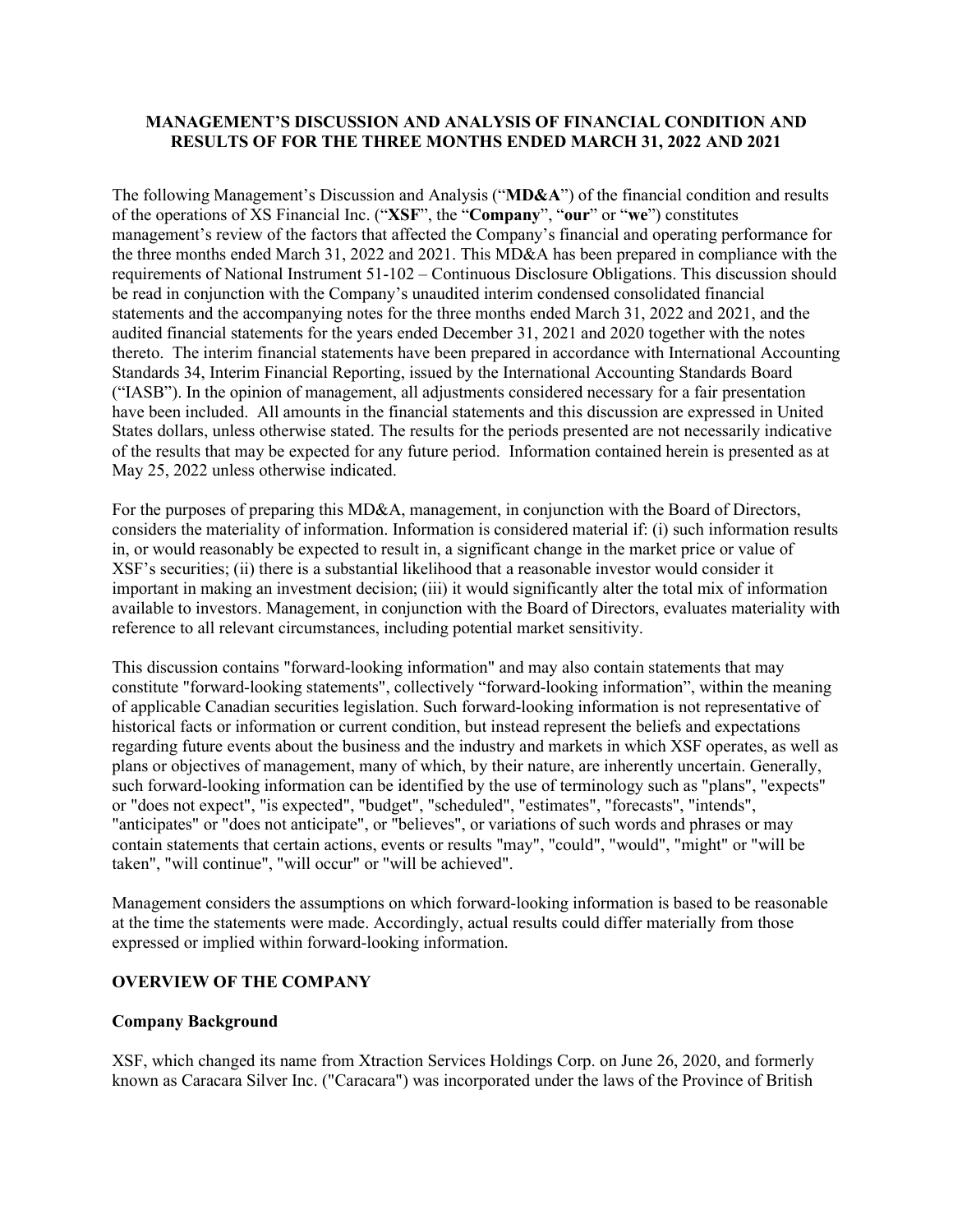Columbia on December 3, 2009, and is listed on the Canadian Securities Exchange ("CSE") under the symbol "XSF".

Xtraction Services, Inc. ("XSI") was originally established as a Delaware limited liability company on October 9, 2017. In July 2018, XSI filed with the Secretary of State of Delaware to change its corporate status from a Delaware limited liability company to a Delaware corporation and elected to be classified as a corporation. On July 19, 2018, XSI received a Certificate of Conversion and Certificate of Incorporation from the Secretary of State of Delaware.

On July 13, 2020, the Company purchased CA Licensed Lenders LLC ("CFLL"), whereby the only asset was a California lenders license.

On July 7, 2021, the Company established XSF SPC, LLC (" XSF SPC"), a Delaware limited liability company wholly owned by XSF, and utilized as a special purpose vehicle for the purpose of funding new leases under a \$15,000,000 credit facility entered into in September of 2021.

## **Description of Business**

XS Financial provides the U.S. cannabis industry access to competitively-priced, non-dilutive CAPEX financing solutions. Founded in 2017, the Company specializes in providing financing for equipment and other qualified capital expenditures to growing cannabis companies, including cultivators, processors, manufacturers and testing laboratories. In addition, XSF has partnered with over 150 original equipment manufacturers (OEM) through its network of Preferred Vendor partnerships. This powerful dynamic provides an end-to-end solution for customers, resulting in recurring revenues, strong profit margins, and a proven business model for XSF stakeholders.

The Company predominantly generates equipment leases through its employee sales force, who focus on equipment vendors and direct equipment users. XSF distinguishes itself from traditional equipment leasing companies in that it:

- offers equipment-specific leasing, sale-leasebacks, and purchasing solutions;
- contracts are primarily generated through its relationships with industry vendors that provide XSF services at the point of sale, and direct relationships; and
- provides equipment procurement

XSF provides customers with the option of leasing equipment in consideration for monthly lease payments (pursuant to lease agreements).

#### **Recent Developments and Outlook**

#### *Revenue Activity*

XSF continues to assess numerous leasing opportunities and intends to focus on pursuing those opportunities that align with its growth objectives. Target leasing opportunities will primarily consist of leases to businesses underpinned by recurring, predictable revenues, sound balance sheets and experienced management teams. While the Company recognizes the challenging market dynamics of the Cannabis sector, XSF remains well-positioned to execute its business plan since many Cannabis businesses require mission-critical equipment to operate and grow but lack sufficient access to new capital or are burdened with expensive sources of financing. The Company records revenue that is derived from financing income earned on the financing component of lease transactions and operating leases. Financing income is the interest earned by the Company on our lease arrangements.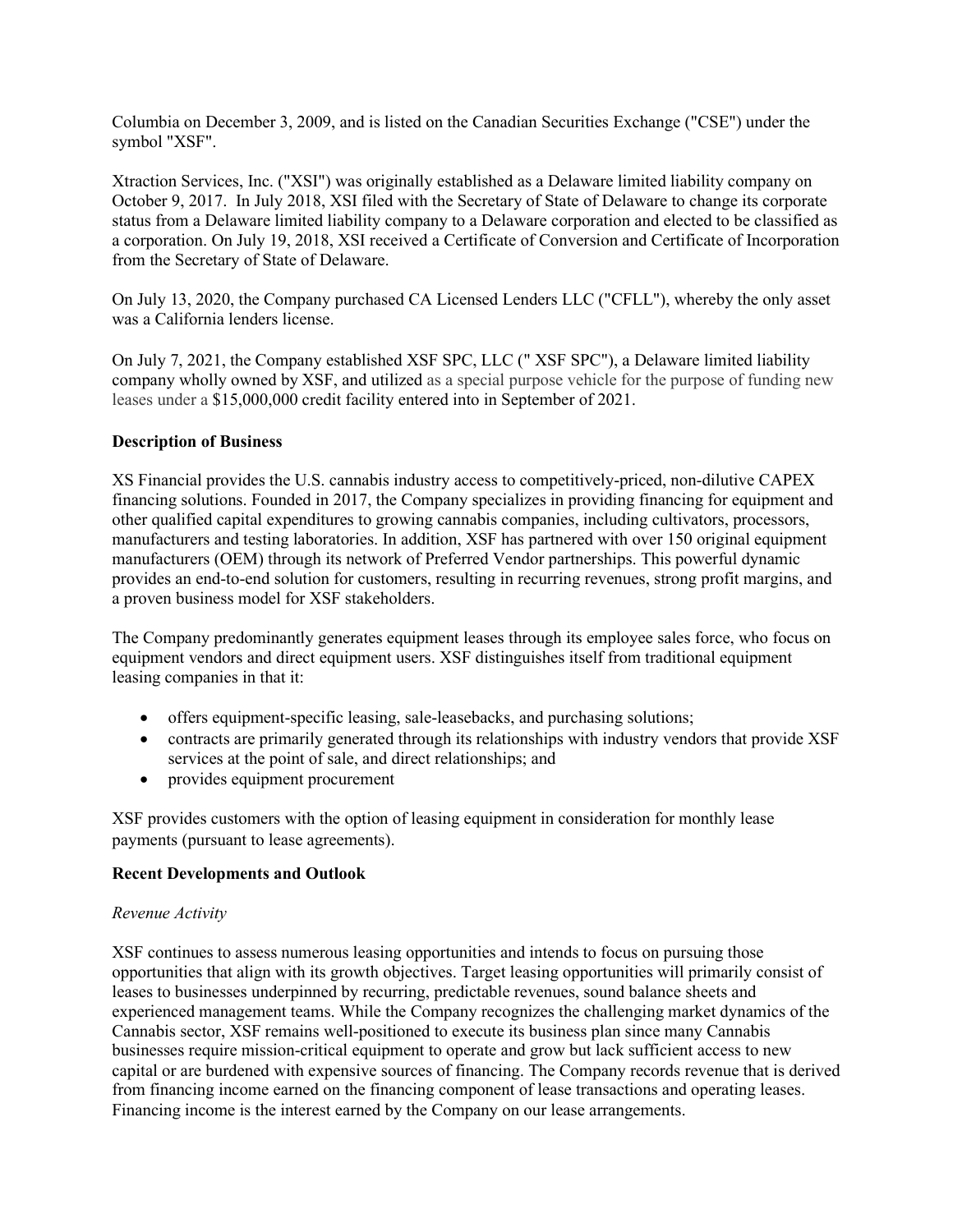During the quarter ended March 31, 2022, the Company completed 11 lease transactions with publiclytraded and private cannabis companies including Columbia Care Inc. ("Columbia Care"), Ayr Wellness Inc., ("Ayr Wellness"), and PharmaCann, Inc. ("PharmaCann"). During this period, the Company originated over \$6,700,000 of leases. For comparison, the completed 8 new lease transaction totaling approximately \$3,300,000 during the same period in 2021.

## **Components of Our Results of Operations**

## *Revenue*

The Company's revenue is derived from financing income earned on the financing component of lease transactions and operating leases.

# *Operating Expenses*

Operating expenses consist of administrative, selling and marketing costs. Administrative expenses primarily represent contractor costs, personnel costs, including salaries, benefits, incentive-based noncash compensation, management fees and other professional service costs, including legal and accounting, to support Company operations. Selling and marketing costs primarily represent marketing activities, commissions, trade shows, contractor costs and personnel costs, including a portion of salaries, benefits and marketing activities related to customer acquisition.

# *Other (Income) Expense*

Other (income) expense consists of (i) financing interest expense on notes payable and convertible debentures, (ii) non-cash interest expense for debt issuance costs and debt discounts related to the issuance of our convertible debentures, (iii) gains and losses on the sale of servicing equipment and property and equipment and (iv) mark-to-market changes in the fair value of the Company's investment in Greenlane Holdings Inc. ("Greenlane" and formerly known as KushCo Holdings Company Inc. ("KushCo"), (v) change in fair value of derivative liabilities and (vi) foreign currency translation.

## *Income Taxes (Recovery)*

The Company is subject to income taxes in the jurisdictions in which it operates and, consequently, income tax expense is a function of the allocation of taxable income by jurisdiction and the various activities that impact the timing of taxable events.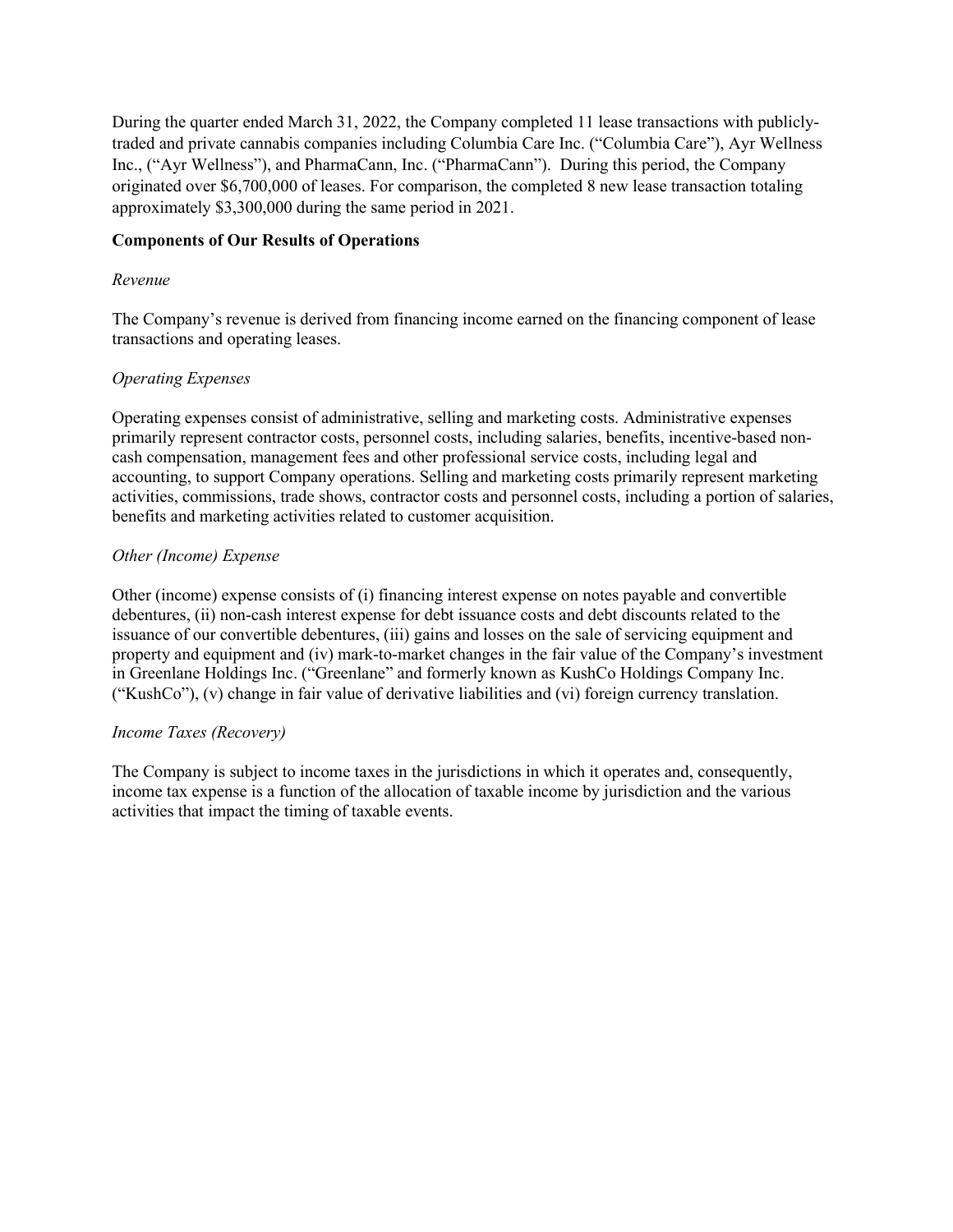#### **RESULTS OF OPERATIONS**

#### **Three Months Ended March 31, 2022, as compared to the Three Months Ended March 31, 2021**

The following table sets forth selected financial information for the periods indicated that was derived from our audited financial statements and the respective accompanying notes prepared in accordance with IFRS.

|                                                         | Three months ended<br>March 31, |             |            |              |
|---------------------------------------------------------|---------------------------------|-------------|------------|--------------|
|                                                         |                                 |             |            |              |
|                                                         |                                 | 2022        |            | 2021         |
| Revenue                                                 | \$                              | 1,288,633   | \$         | 416,172      |
| Operating expenses                                      | \$                              | 1,065,960   | \$         | 776,656      |
| Other expense                                           | \$                              | 1,968,484   | \$         | 42,673       |
| Net loss                                                | \$                              | (1,745,811) | \$         | (403, 157)   |
| Loss per share - basic and diluted                      | \$                              | (0.02)      | \$         | (0.01)       |
| Weighted average shares outstanding - basic and diluted | 103,885,041                     |             | 70,307,170 |              |
|                                                         |                                 | March 31,   |            | December 31, |

|                   |               | <b>March 31, December 31,</b> |  |  |
|-------------------|---------------|-------------------------------|--|--|
|                   | 2022          | 2021                          |  |  |
| Total assets      | \$ 53,865,540 | \$ 52,306,515                 |  |  |
| Total liabilities | \$46,051,676  | \$42,888,986                  |  |  |

#### *Revenue*

Revenues for the three months ended March 31, 2022, were \$1,288,633 compared with \$416,172 for the three months ended March 31, 2021. The increase of \$872,461 for three months ended March 31, 2022, as compared to 2021 was attributable to revenue recognized from financing income associated with 52 new financing leases.

#### *Operating Expenses*

Operating expenses for three months ended March 31, 2022, were \$1,065,960 compared with \$776,656 for three months ended March 31, 2021. The following table presents the components of operating expenses: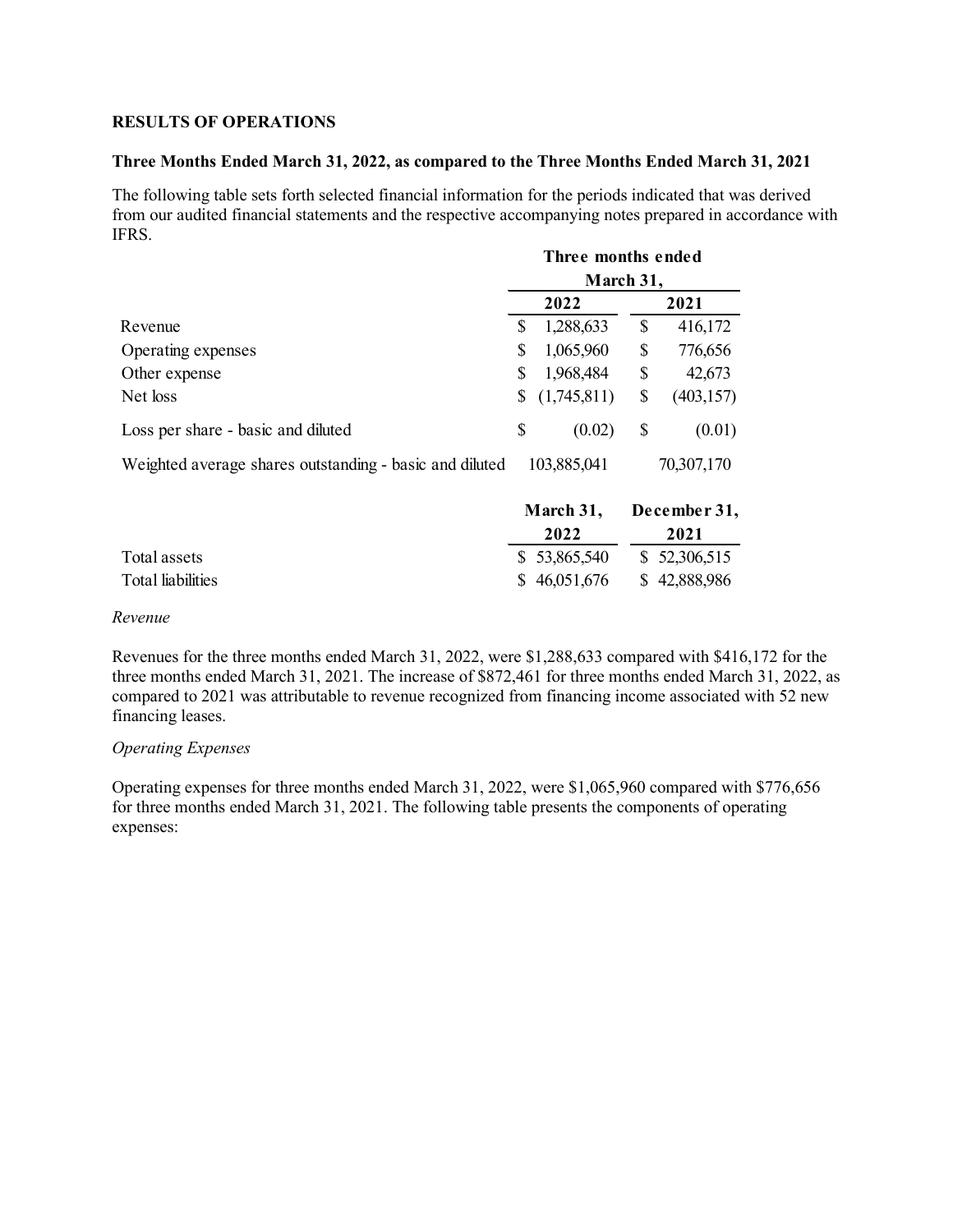|                                      | Three months ended<br>March 31, |           |      |         |  |
|--------------------------------------|---------------------------------|-----------|------|---------|--|
|                                      |                                 |           |      |         |  |
|                                      |                                 | 2022      | 2021 |         |  |
| Administrative expenses:             |                                 |           |      |         |  |
| Personnel and contractor costs       | \$                              | 345,381   | \$   | 150,935 |  |
| Professional fees                    |                                 | 57,223    |      | 239,254 |  |
| Incentive compensation               |                                 | 464,838   |      | 124,911 |  |
| Management fee                       |                                 |           |      | 86,001  |  |
| Insurance                            |                                 | 58,434    |      | 57,188  |  |
| Depreciation expense                 |                                 | 4,077     |      | 4,563   |  |
| Other                                |                                 | 72,353    |      | 39,744  |  |
| Total administrative expenses        |                                 | 1,002,306 |      | 702,596 |  |
| Selling and marketing expenses:      |                                 |           |      |         |  |
| Personnel and contractor costs       | \$                              | 52,271    | \$   | 44,535  |  |
| Marketing and trade shows            |                                 | 11,291    |      | 28,998  |  |
| Other                                |                                 | 92        |      | 527     |  |
| Total selling and marketing expenses |                                 | 63,654    |      | 74,060  |  |
|                                      | \$                              | 1,065,960 | \$   | 776,656 |  |

Administrative expenses for three months ended March 31, 2022, were \$1,002,306 compared with \$702,596 for three months ended March 31, 2021. The increase of \$299,710 for the three months ended March 31, 2022, as compared to same period in 2021 was primarily attributable to an increase of approximately \$334,000 in non-cash incentive compensation related to the grant of stock options in January 2022 in accordance with the Company's short and long-term incentive plan. Additionally, personnel and contractor costs increased approximately \$194,000 attributable to executive compensation that did not start being paid until the third quarter of 2021. The above increases are partially offset by a decrease of approximately \$182,000 in professional fees related to 2021 non-recurring projects and financing activities and a decrease of approximately \$86,000 in management fees as result of the Company terminating the management services agreement in July 2021 and entering into employment agreements with the Company's CEO, COO and VP of Corporate Development all of whom previously provided services to the Company under the management services agreement.

Selling and marketing expenses for three months ended March 31, 2022, were \$63,654 compared with \$74,060 for three months ended March 31, 2021. The decrease of \$10,406 for the three months ended March 31, 2022, as compared to the same period in 2021 was primarily attributable to a decrease in in marketing and promotional activity.

## *Other Expense*

Other expense for three months ended March 31, 2022, was \$1,968,484 compared with \$42,673 for three months ended March 31, 2021. The increase in other expense of \$1,925,811 for the three months ended March 31, 2022, as compared to same period in 2021 was primarily attributable to an increase of approximately \$970,000 in financing expense and \$720,000 in non-cash accretion expenses associated with new debt arrangements entered into in 2021. Additionally, the Company had a non-cash loss of approximately \$329,000 related to the change in fair value derivative liabilities, and an increase in the unrealized losses of approximately \$206,000 related to the Company's Greenlane investment. The above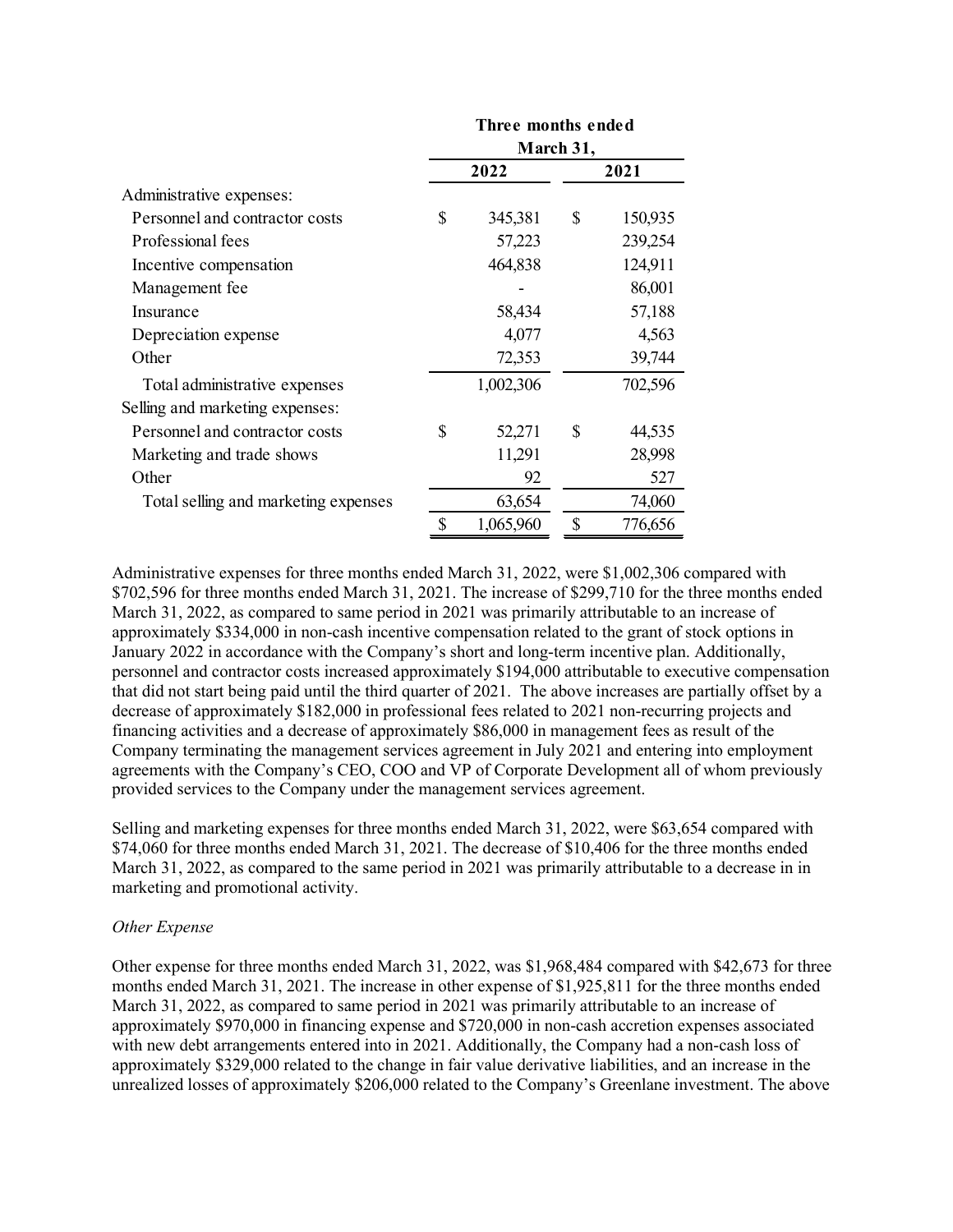increases were partially offset by foreign currency translation gains of approximately \$305,000 from 2021 to 2022 related to the translation of convertible notes issued in Canada to US currency.

## *Net Loss*

The Company's loss for three months ended March 31, 2022, was \$(1,745,811) compared to a loss of  $$(403,157)$  for three months ended March 31, 2021. The increase in net loss of  $$(1,342,654)$  for the three months ended March 31, 2022, as compared to the same period in 2021 is attributable to the increase in other expenses of approximately \$1,926,000 as further discussed above. Excluding other expenses the Company had a gain from operations of approximately \$223,000 in the three months ended March 31, 2022 compared to a loss from operations of approximately \$(360,000) to the same period in 2021. The Company anticipates improvement in net income (loss), excluding other expenses throughout 2022 due to the increase in new leasing activity and reduction in one-time expenses related to financings.

# **LIQUIDITY AND CAPITAL RESOURCES**

# **Overview**

The Company's liquidity needs are primarily to finance growth initiatives including equipment acquisition, leasing activities, debt service and for general corporate purposes. The Company's primary source of liquidity to date has been funds generated by private placement equity raise via equity, convertible debentures, convertible notes, and debt, including term loans and a line of credit. The Company's ability to fund its operations, purchase financing equipment, satisfy scheduled debt payments and repay or refinance indebtedness depends on the Company's future operating performance and cash flows. These cash flows are subject to prevailing economic conditions and financial, business and other factors, some of which are beyond the Company's control (see "*Financial Instruments and Financial Risk Management*").

As of March 31, 2022, the Company had \$14,273,082 of cash, working capital (current assets minus current liabilities) of \$16,710,421 and an accumulated deficit of \$(23,371,125) compared with \$17,119,026 of cash, working capital of \$19,322,811 and an accumulated deficit of \$(21,325,264) as of December 31, 2021. The decrease in cash of \$2,845,944, and working capital of \$2,612,390 and the increase in accumulated deficit of \$(1,745,811) are directly attributable to the purchases of equipment related to new financing leases as well as the ongoing funding of operations.

Historically, the Company has been successful in obtaining sufficient funding for operating and capital requirements.

# **Cash Flows**

The following table sets forth the primary sources and uses of cash for the three months ended March 31, 2022, and 2021:

|                                                       | Three months ended<br>March 31, |             |   |             |
|-------------------------------------------------------|---------------------------------|-------------|---|-------------|
|                                                       |                                 |             |   |             |
|                                                       |                                 | 2022        |   | 2021        |
| Cash flows (used in) operating activities             |                                 | (2,161,546) | S | (2,877,131) |
| Cash flows (used in) investing activities             |                                 | (2,834)     | S |             |
| Cash flows provided by (used in) financing activities |                                 | (358,907)   |   | 10,139,331  |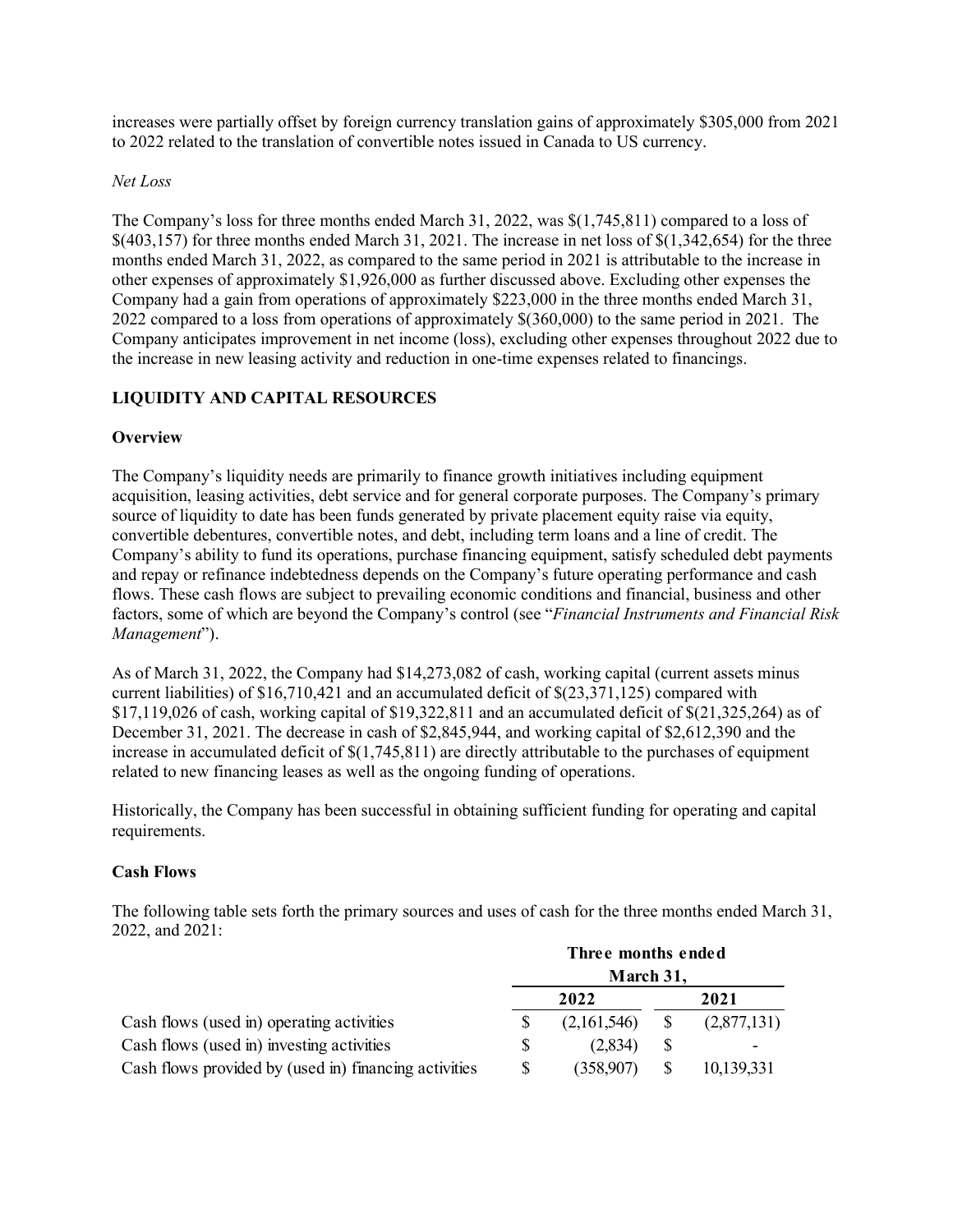## *Cash Flow from Operating Activities*

Net cash used in operating activities for the three months ended March 31, 2022, was \$(2,161,546) due to a change in working capital items of \$(2,216,127) primarily related to new financing leases and a loss for the period of \$(1,745,811). The above decreases were offset in part by non-cash adjustments of \$1,800,392 including mark-to-market fair value change of investments and derivative liabilities, accretion of debt issuance costs and discounts, paid-in kind interest, depreciation and non-cash incentive compensation.

Net cash used in operating activities for the three months ended March 31, 2021 was \$(2,877,131) due to a change in working capital items of \$(2,680,842) primarily related to financing leases and a loss for the period of \$(403,157). The above decreases were offset in part by non-cash adjustments of \$206,868 including mark-to-market fair value change of investments, accretion of debt issuance costs and discounts, common shares issued for services and non-cash incentive compensation.

# *Cash Flow from Investing Activities*

Net cash used in investing activities for the three months ended March 31, 2022, of \$(2,834) was attributable to equipment purchases.

No cash was provided by or used in investing activities for the three months ended March 31, 2021.

# *Cash Flow from Financing Activities*

Net cash used in financing activities for the three months ended March 31, 2022 of \$(358,907) was attributable to repayments on loans and borrowings.

Net cash provided by investing activities for the three months ended March 31, 2021 was \$10,139,331 and was primarily attributable to \$9,914,574 of net proceeds received from the Company's private placement equity issuance in March 2021, and borrowings net of repayments on the Company's line of credits and term loans.

# **CONTRACTUAL OBLIGATIONS**

In the normal course of business, the Company may be subject to contractual obligations to make future payments in relation to contracts or other financial commitments. As of March 31, 2022, the Company is not aware of any legal or financial contractual obligations or financial commitments outside of its loans and borrowings and related party management services agreement.

# **OFF-BALANCE SHEET ARRANGEMENTS AND PROPOSED TRANSACTIONS**

The Company has no material undisclosed off-balance sheet arrangements that have, or are reasonably likely to have, a current or future effect on its results of operations, financial condition, revenues or expenses, liquidity, capital expenditures or capital resources that are material to investors.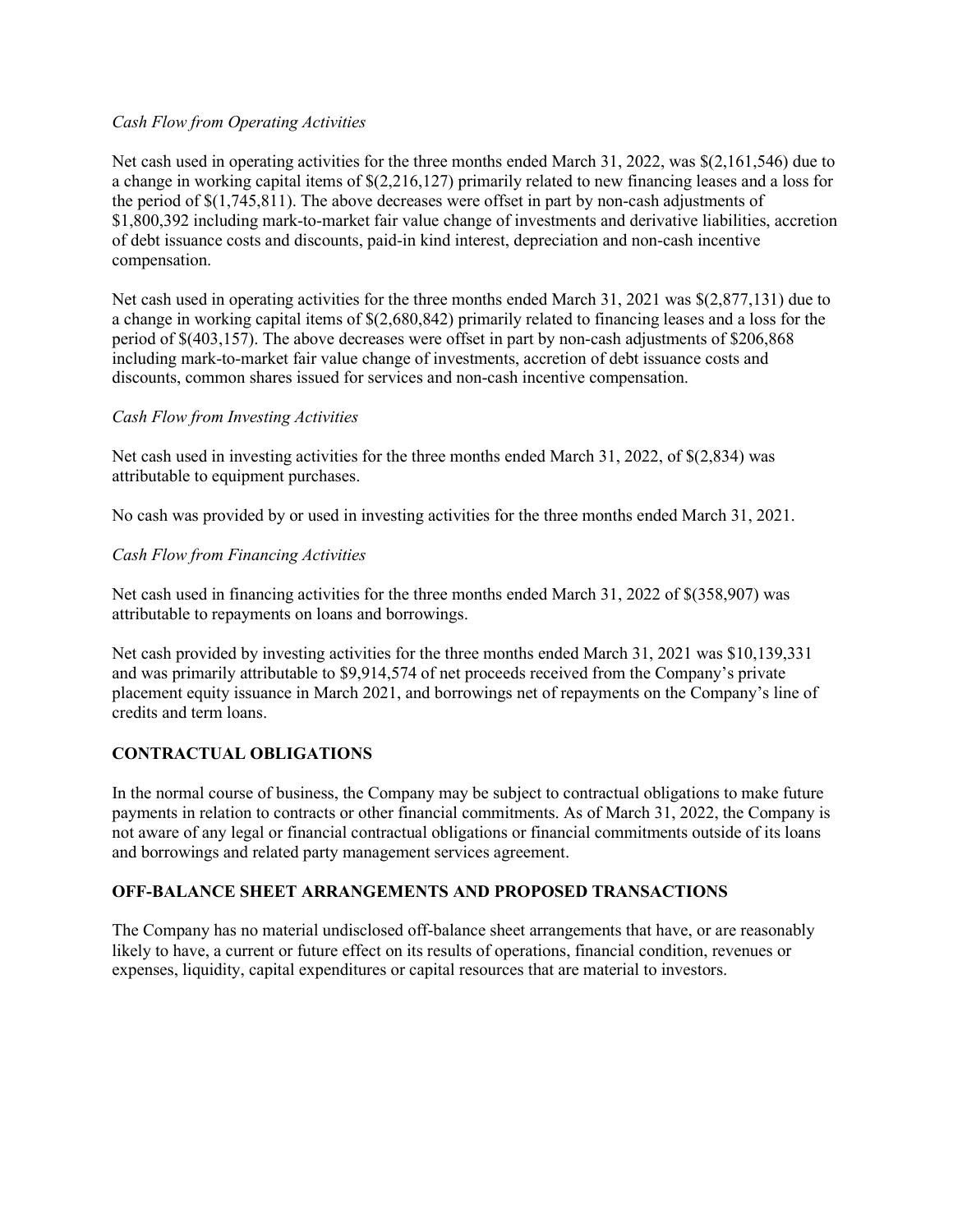# **RELATED PARTY TRANSACTIONS**

Related parties include officers, directors and employees of the Company that are investors and debt holders.

## *Key Management and Personnel*

Key employees include executive management with the authority and responsibility for planning, directing and controlling the activities of the Company. The following table presents compensation and benefit expenses of key employees:

|                                        | Three months ended<br>March 31, |         |  |         |
|----------------------------------------|---------------------------------|---------|--|---------|
|                                        |                                 | 2022    |  | 2021    |
| Salaries, contractor costs, management |                                 |         |  |         |
| fees and benefits                      | S                               | 153,723 |  | 176,437 |
| Incentive compensation (non-cash)      |                                 | 230,283 |  | 35,226  |
|                                        |                                 | 384,006 |  | 211,663 |

## *Related Party Transactions and Amounts Due to Related Parties*

The following table presents expenses incurred on behalf of the Company by Archytas:

| Amounts due to related parties at January 1, 2021 | 256,486   |
|---------------------------------------------------|-----------|
| Management fee                                    | 86,001    |
| Less payment through issuance of common shares    | (341,001) |
| Less payments to related parties                  | (1,486)   |
| Amounts due to related parties at March 31, 2021  |           |
| Amounts due to related parties at January 1, 2022 |           |
| Operating expenses                                | 4,061     |
| Less payments to related parties                  | (4,061)   |
| Amounts due to related parties at March 31, 2022  |           |

In March 2021, the Company received gross proceeds of \$1,249,940 from Archytas related to the issuance of 5,251 proportionate voting shares to Archytas.

#### *Related Party Management Services Agreement*

Effective January 2019, the Company entered into a management services agreement with Archytas at a monthly rate of \$28,667 and a term of five years, with one-year automatic renewals, whereby Archytas will provide day-to-day executive management and support to the Company. Archytas is a shareholder of the Company, having been involved in the initial formation of XSI as described in the *Company Background* section above. In March 2021, the Company authorized the issuance of 1,432,535 common shares to Archytas as payment for a 2020 management fee bonus and the 2021 first quarter management fee. The Company recorded \$255,000 as a reduction to accrued expenses for previously accrued bonuses, and \$86,001 as management fee expense for the three months ended March 31, 2021.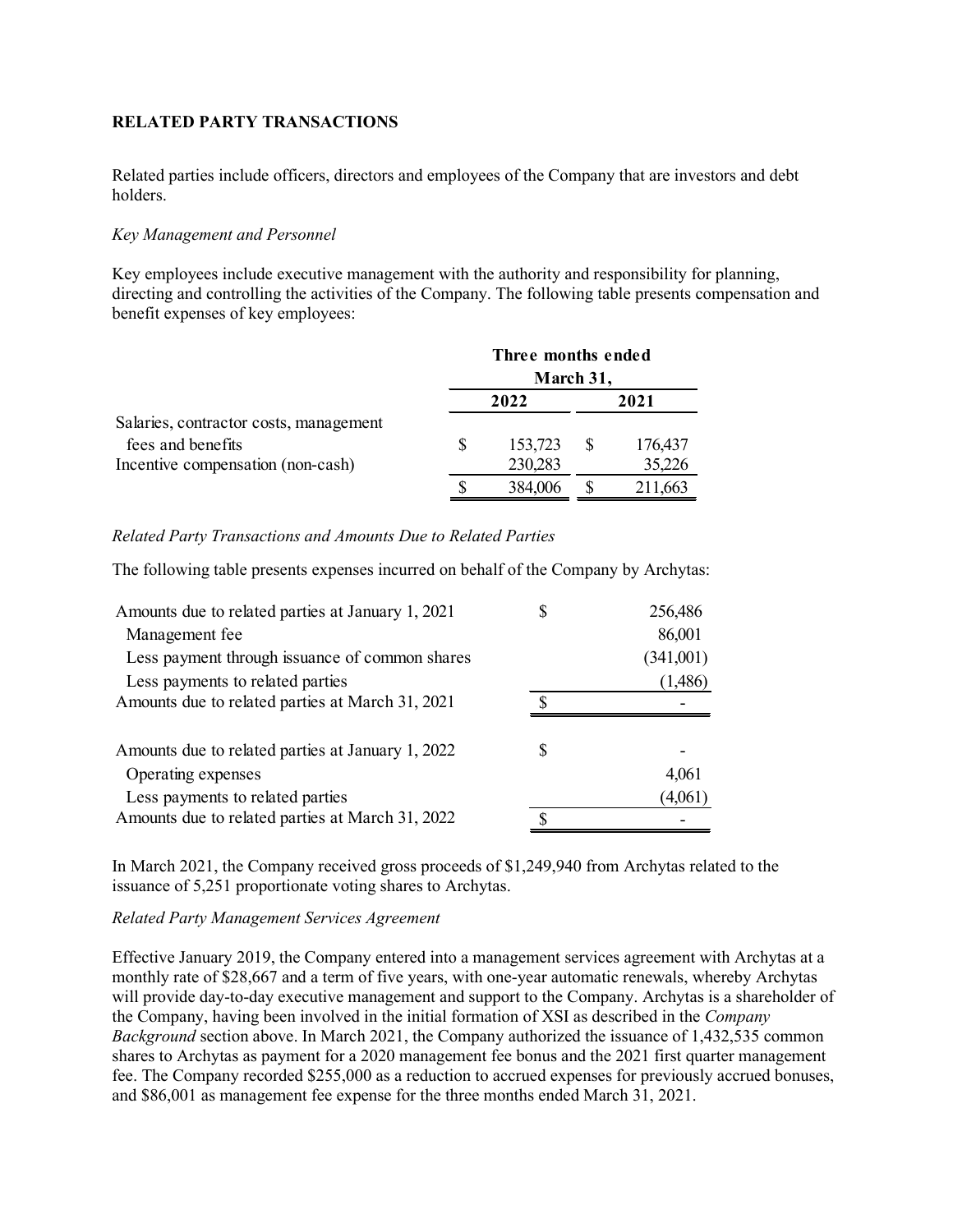In July 2021, the Company and Archytas mutually agreed to terminate the management services agreement and the Company entered into employment agreements with the Company's CEO, COO and VP of Corporate Development all of whom previously provided services to the Company under the management services agreement. The Company is party to certain management contracts. These contracts may require payments upon the occurrence of termination on change in control of the Company, as defined by each officer's respective consulting agreement. As a triggering event has not taken place, the contingent payments have not been reflected in these consolidated financial statements.

## *Related party loans and borrowings*

In August and November 2021, the Company entered into syndication term loans with certain officers and directors of the Company with borrowings totaling \$550,000 and repayments totaling \$70,435 through March 31, 2022 resulting in a balance outstanding of \$479,565 as of March 31, 2022.

## **CHANGES IN OR ADOPTION OF ACCOUNTING POLICIES**

#### **New standards adopted**

The Company had no additional new standards adopted that resulted in changes to the Company's accounting policies for the three months ended March 31, 2022.

#### **New standards and interpretations to be adopted in future periods**

There are no new IFRS standards or interpretations expected to go into effect subsequent to the report date that would have a material impact on the Company's financial statements whether or not the policy is adopted early.

## **CRITICAL ACCOUNTING ESTIMATES**

The preparation of the Company's financial statements in conformity with IFRS requires management to make judgments, estimates, and assumptions about the carrying amounts of assets and liabilities that are not readily apparent from other sources. The estimates and associated assumptions are based on historical experience and other factors that are considered to be relevant. Actual results may differ from these estimates.

The estimates and underlying assumptions are reviewed on an ongoing basis. Revisions to accounting estimates are recognized in the period in which the estimate is revised if the revision affects only that period, or in the period of the revision and future periods if the revision affects both current and future periods.

Significant judgments, estimates and assumptions that have the most significant effect on the amounts recognized in the interim condensed consolidated financial statements are described below.

## *Depreciation of Servicing Equipment, Property and Equipment, and Estimate of Useful Lives*

Depreciation and amortization of servicing equipment and property and equipment is dependent upon estimates of useful lives. The Company estimates the useful lives of these assets based on the period over which the assets are expected to be available for use. The estimated useful lives are reviewed periodically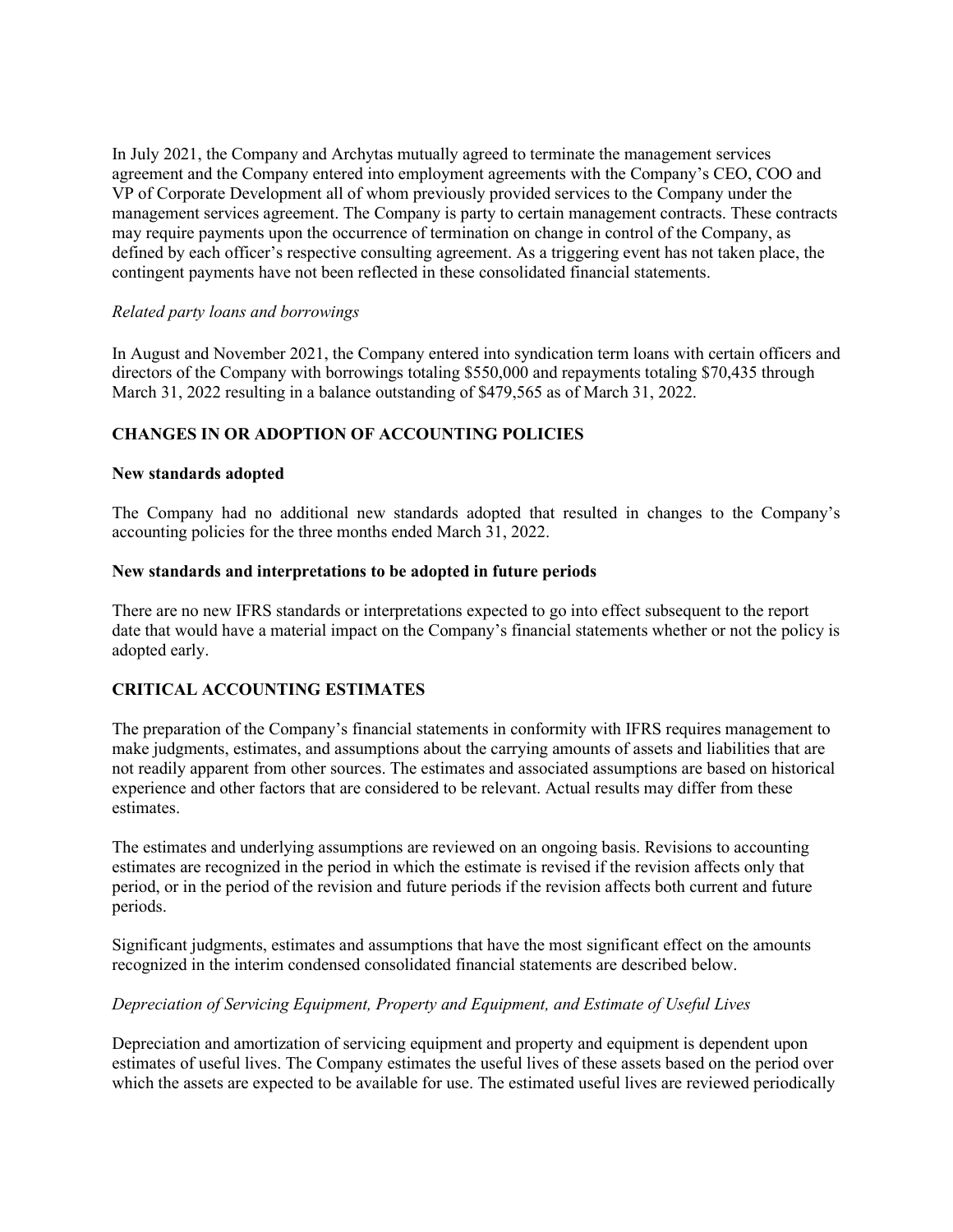and are updated if expectations differ from previous estimates due to physical wear and tear, technical or commercial obsolescence and legal or other limits on the use of the relevant assets.

#### *Long-Lived Assets and Impairment*

Long-lived assets, such as servicing equipment and property and equipment, are reviewed for impairment whenever events or changes in circumstances indicate the carrying amount of an asset may not be recoverable. If circumstances require a long-lived asset or asset group be tested for possible impairment, the Company estimates its recoverable amount. An impairment loss is recognized to the extent the carrying value exceeds its recoverable amount. Fair value is determined using various valuation techniques, including discounted cash flow models, quoted market values, and third-party independent appraisals, as considered necessary.

#### *Share-based Incentive Compensation*

The Company determines costs for share-based payments using market-based valuation techniques. The fair value of the market-based and performance-based share awards are determined at the date of grant using generally accepted valuation techniques. Assumptions are made and judgment used in applying valuation techniques. These assumptions and judgments include estimating the future volatility of the stock price, expected dividend yield, future employee turnover rates and future employee stock option exercise behaviors and corporate performance. Such judgments and assumptions are inherently uncertain. Changes in these assumptions affect the fair value estimates. The assumptions and models used for estimating fair value for share-based payment transactions is disclosed in Note 18 of the Company's interim financial statements. The expected volatility assumptions for the Company's option and warrant grants are based on both the Company's and comparable companies' volatility.

#### *Derivative Liabilities*

Derivative liabilities are initially recognized at fair value on the date entered into and are subsequently remeasured to their fair value at the end of each reporting period. Changes in the fair value of any derivative instrument are recognized immediately as a component of other expense (income) in the consolidated statements of loss and comprehensive loss. The fair value of the derivative liabilities are subject to measurement uncertainty due to the assumptions made for the inputs in the valuation models.

## *Compound Financial Instruments*

The initial recognition of the compound financial instruments requires that the liability component and the conversion feature are recognized separately. Judgement is required to determine whether the conversion feature meets the definition of equity or a derivative liability. The fair values at initial recognition is subject to measurement uncertainty.

## *Functional Currency Determination*

The functional currency for the Company and its subsidiaries is the currency of the primary economic environment in which the entity operates, which is the United States Dollar (USD).

Determination of functional currency is conducted through an analysis of the consideration factors identified in IAS 21. The Effects of Changes in Foreign Exchange Rates and may involve certain judgments to determine the primary economic environment. The Company reconsiders the functional currency of its entities if there is a change in events and conditions which determine the primary economic environment. Significant changes to those underlying factors could cause a change to the functional currency.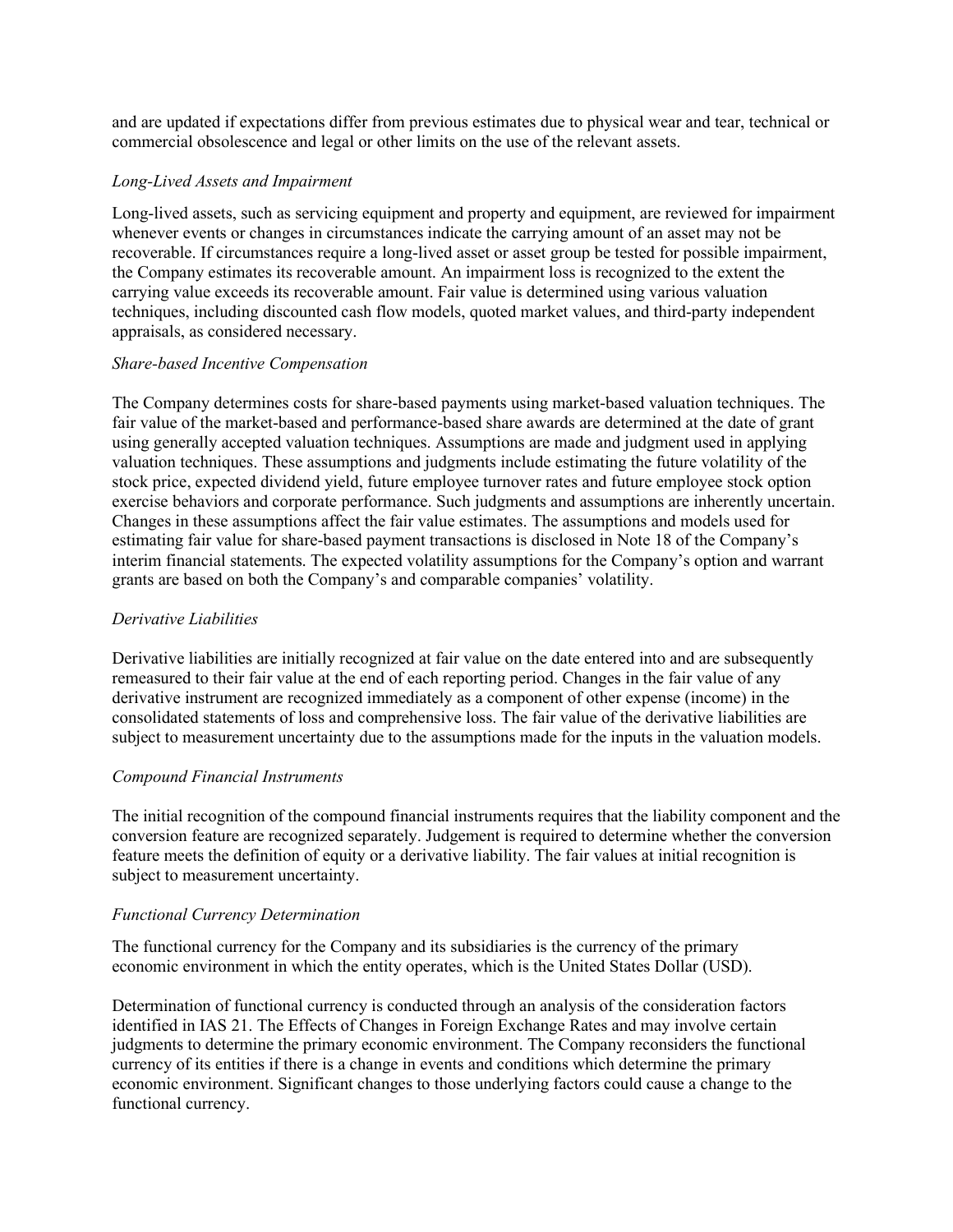# *Determination of Discount Rates*

Determination of the discount rate for term loans and convertible debentures is based on comparison to similar interest-bearing debt instruments of a group of comparative companies in which the discount rate ranges from 20% - 30%.

# *Determination of Financing Lease or Operating Lease*

In making the determination of whether an arrangement should be accounted for as a financing lease or an operating lease, the Company makes certain assumptions including, the interest implicit in the lease and the residual value of the equipment at the end of the lease.

## *Expected Credit Losses*

## Allowance for credit losses

The Company measures loss allowances based on an expected credit loss ("ECL") impairment model for all financial instruments except those measured at fair value through profit and loss. Application of the model depends on the following credit stages of the financial assets:

(i) Stage 1 - for new leases recognized and for existing leases that have not experienced a significant increase in credit risk since initial recognition, a loss allowance is recognized equal to the credit losses expected to result from defaults occurring in the next 12 months;

(ii) Stage 2 - for those leases that have experienced a significant increase in credit risk since initial recognition, a loss allowance is recognized equal to the credit losses expected over the remaining life of the lease; and

(iii) Stage 3 - for leases that are considered to be credit-impaired, a loss allowance equal to full life time ECLs is recognized.

Thus, the evaluation of the allowance for credit losses is performed on a lease by lease basis. Definitions of default have been selected to eliminate the judgement that may otherwise be necessary, given the diversity within the finance receivable portfolio, the lack of individual drivers of changes in credit risk across assets and over time, and the resulting inability to assess which specific assets will be rectified. For the purposes of measuring ECL, a default is defined as leases and loans that have missed one payment and are not subsequently rectified within 60 days.

The Company is entitled to repossess financed equipment if the borrower defaults on their lease obligations. Any amounts recovered from the sale of repossessed equipment are credited to the allowance for credit losses when received.

The process of estimating ECLs uses the following inputs and assumptions to reflect information about past events, current conditions and forecasts of future conditions that are not already captured in the inputs:

- Recoveries of amounts previously written off in the last 12 months, as an estimate of recoveries for the next 12 months;
- An estimate of the effects of natural disasters and economic shocks that have occurred on credit losses in the next 12 months;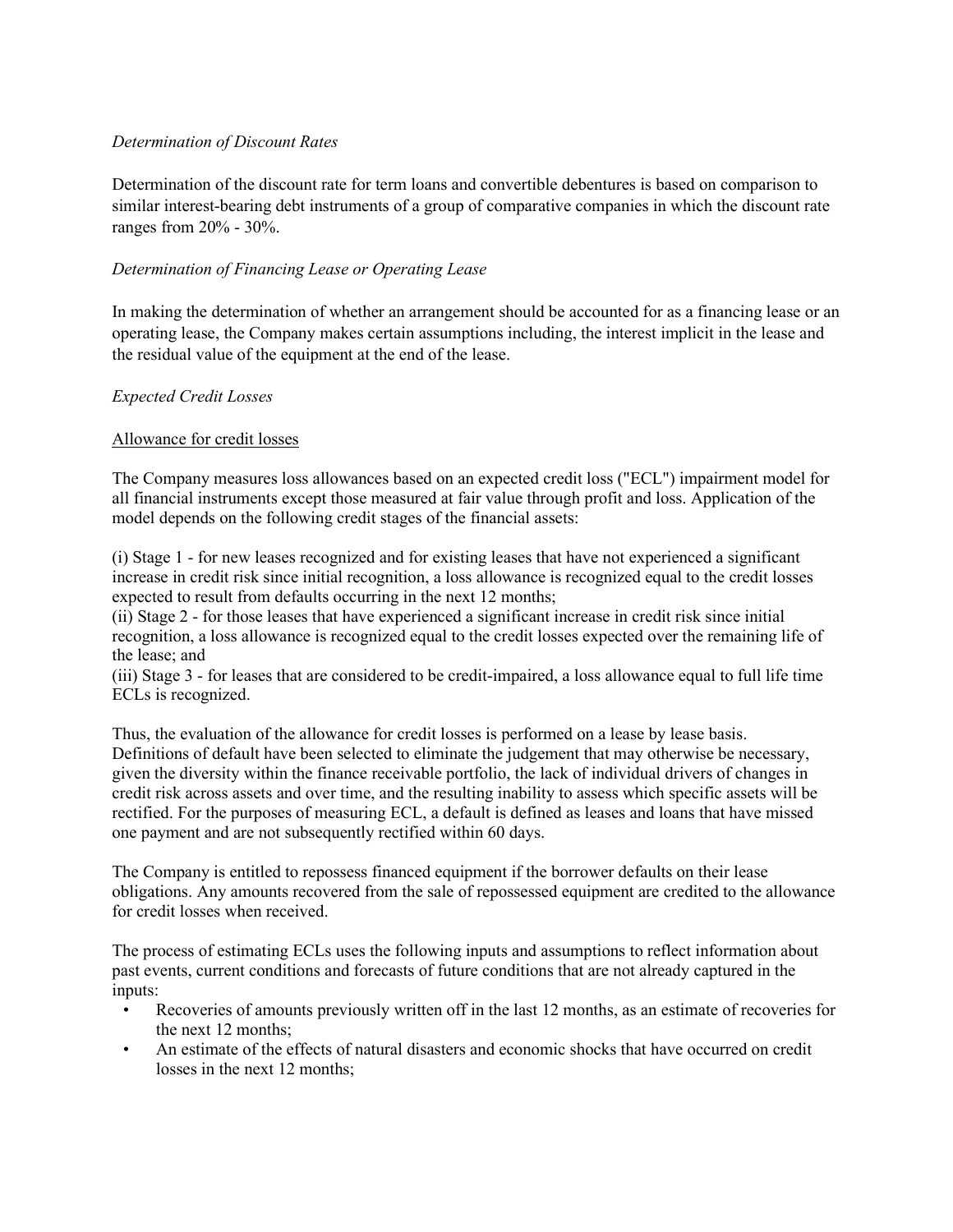- The stage of the business cycle for the industry, which considers: the competitive environment, GDP growth, prevailing interest rates and expectations of future rates, fiscal policy and inflation rates; and
- Current delinquency trends of non-accrual and greater than 30 days delinquency rates.

Determining the inputs listed and ECLs requires significant estimation uncertainty. The estimation and application of forward-looking information requires significant judgement.

As of March 31, 2022, there are no finance receivables past due or impaired and the Company has not recognized and loss allowance for expected credit losses on financing receivables.

# *Definition of a Business*

Determination of whether a set of assets acquired, and liabilities assumed constitute a business under IFRS 3 requires the Company to make certain judgments, taking into account all facts and circumstances.

# *Income, Value Added, Withholding and Other Taxes*

The Company is subject to income, value added, withholding and other taxes. Significant judgment is required in determining the Company's provisions for taxes. There are many transactions and calculations for which the ultimate tax determination is uncertain during the ordinary course of business. The Company recognizes liabilities for anticipated tax audit issues based on estimates of whether additional taxes will be due. The determination of the Company's income, value added, withholding and other tax liabilities requires interpretation of complex laws and regulations. The Company is also subject to tax regulations as they relate to flow-through financing arrangements. The Company's interpretation of taxation law as applied to transactions and activities may not coincide with the interpretation of the tax authorities. All tax related filings are subject to government audit and potential reassessment subsequent to the financial statement reporting period. Where the final tax outcome of these matters is different from the amounts that were initially recorded, such differences will impact the tax related accruals and deferred income tax provisions in the period in which such determination is made.

# **FINANCIAL INSTRUMENTS AND FINANCIAL RISK MANAGEMENT**

The Company categorizes its financial assets and liabilities measured and reported at fair value in the financial statements on a recurring basis based upon the level of judgments associated with the inputs used to measure their fair value. Hierarchical levels, which are directly related to the amount of subjectivity associated with the inputs used to determine the fair value of financial assets and liabilities, are as follows:

- Level 1: Unadjusted quoted prices in active markets for identical assets or liabilities;
- Level 2: Inputs other than quoted prices that are observable for the asset or liability, either directly or indirectly; and
- Level 3: Inputs for the asset or liability that are not based on observable market data.

Each major category of financial assets and liabilities measured at fair value on a recurring basis is categorized based upon the lowest level of significant input to the valuations. The fair value hierarchy also requires an entity to maximize the use of observable inputs and minimize the use of unobservable inputs when measuring fair value.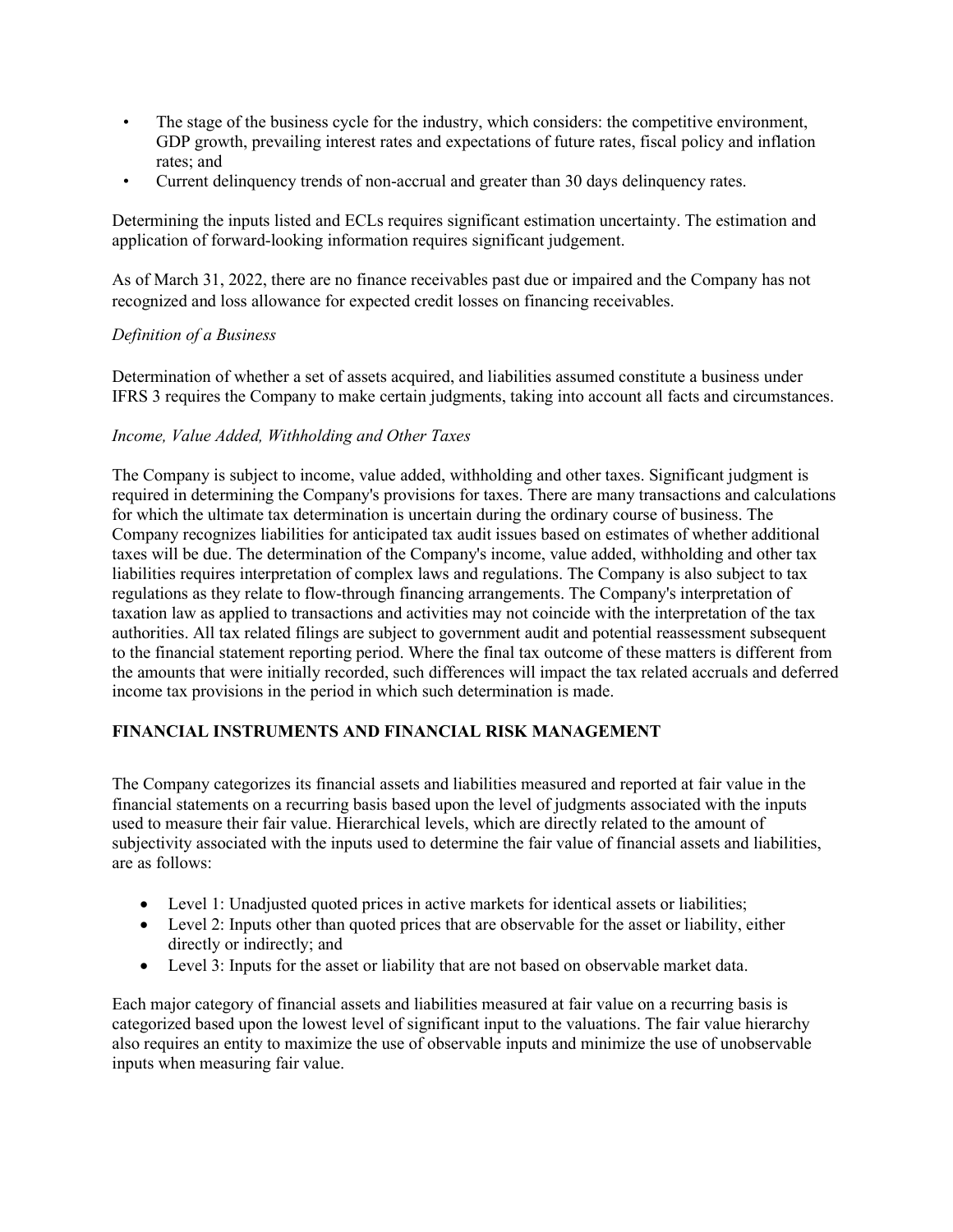## **Financial Risk Management**

The Company is exposed in varying degrees to a variety of financial instrument related risks. The Board mitigates these risks by assessing, monitoring and approving the Company's risk management processes:

## **Credit Risk**

Credit risk is the risk of a potential loss to the Company if a customer or third party to a financial instrument fails to meet its contractual obligations. The maximum credit exposure is the carrying amount of cash, trade and other receivables and financing receivables. The Company does not have significant credit risk with respect to customers as all payments are direct debited from customer accounts and all customers go through initial and periodic qualitative and quantitative credit analysis to evaluate and mitigate credit risk. All cash is placed with recognized U.S. financial institutions. The Company provides credit to its customers in the normal course of business and has established credit evaluation and monitoring processes to mitigate credit risk. The Company has not recognized any loss allowance for expected credit losses on the trade and financing receivables as of March 31, 2022.

The Company is entitled to repossess financed equipment if the lessee defaults on their contract in order to minimize any credit losses.

## **Liquidity Risk**

Liquidity risk is the risk that the Company will not be able to meet its financial obligations associated with financial liabilities. The Company manages liquidity risk through the management of its capital structure. The Company's approach to managing liquidity is to ensure that it will have sufficient liquidity to settle obligations and liabilities when due.

At March 31, 2022, the Company had current assets of \$26,144,002 and current liabilities of \$9,433,581. All current liabilities are due within one year.

At March 31, 2022, the Company also has the following obligations due:

|                                     | Less than 6<br>months |   | 6 months to 1<br><b>ve ars</b> |   | 1 to 3 years |   | Over 3 years |
|-------------------------------------|-----------------------|---|--------------------------------|---|--------------|---|--------------|
| Trade and other payables            | 2,347,471             | S |                                |   |              | S |              |
| Accrued expenses                    | 4,267,855             |   |                                |   |              |   |              |
| Loans and borrowings <sup>(1)</sup> | 749,882               |   | 794,774                        |   | 41,279,503   |   |              |
|                                     | 7,365,208             |   | 794,774                        | S | 41,279,503   | S |              |
| Commitments                         |                       |   |                                |   |              |   |              |
| Balance at March 31, 2022           | 7,365,208             |   | 794,774                        |   | 41,279,503   | S |              |

Note to the table:

(1) Represents undiscounted loans and borrowings.

## **Market Risk**

## *Currency Risk*

The Company has determined its functional currency to be the Canadian dollar and U.S. dollar. The operating results and financial position of the Company are reported in U.S. dollars. The Company has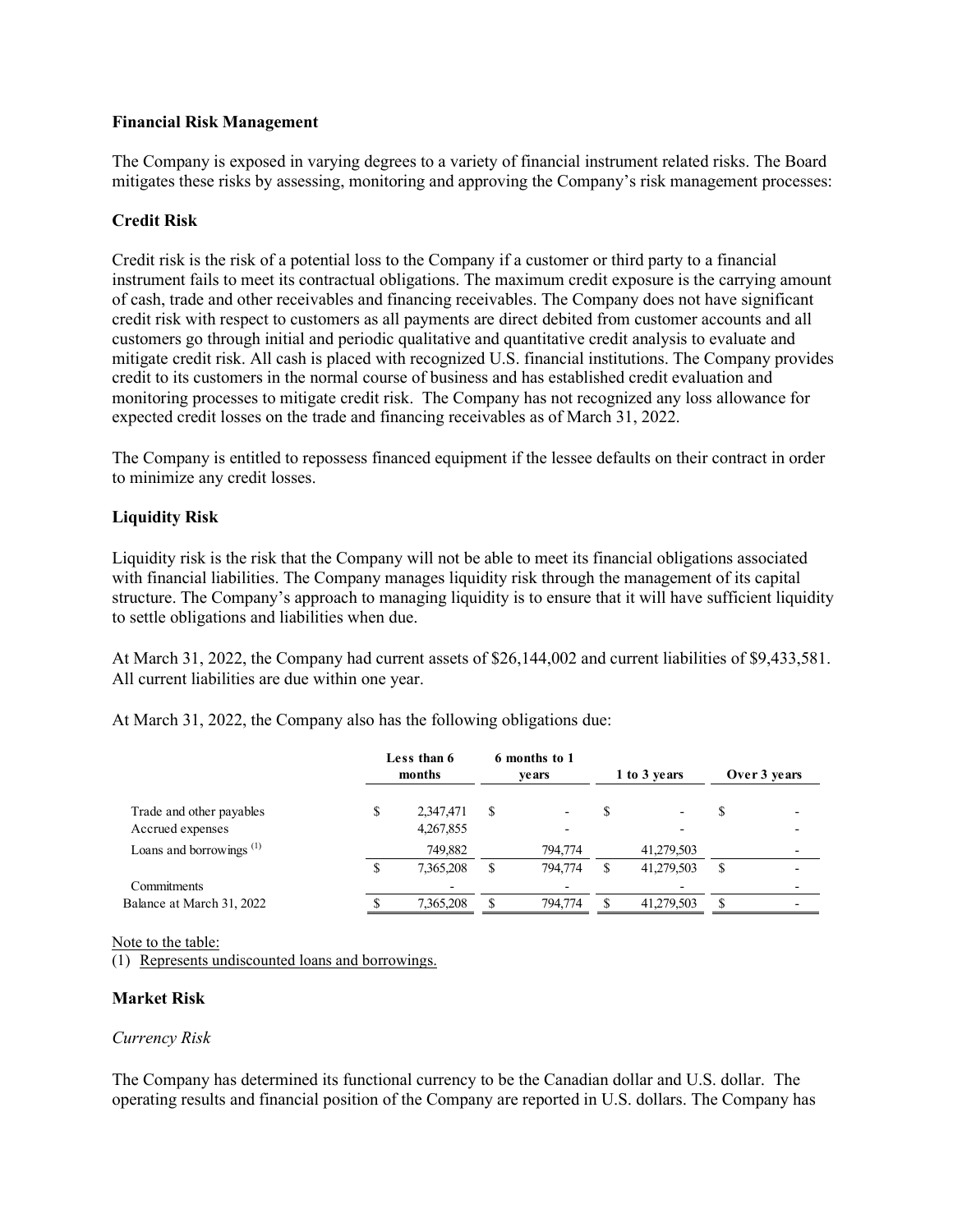minimal financial transactions denominated in currencies other than the Canadian and U.S. dollar. The Company has no hedging agreements in place with respect to foreign exchange rates. The following table presents financial instruments in CAD currency subject to currency risk:

|                               | March 31,<br>2022 | December 31,<br>2021 |           |  |
|-------------------------------|-------------------|----------------------|-----------|--|
| Tax receivable                | 14.981            |                      | 20,920    |  |
| Trade payable                 | 48,746            |                      | 47,021    |  |
| Loans and borrowings $^{(1)}$ | 5,633,000         |                      | 5,633,000 |  |

Note to the table:

(1) Represents convertible debentures and sub receipt convertible debentures.

## *Interest Rate Risk*

Interest rate risk is the risk that the fair value or future cash flows of a financial instrument will fluctuate because of changes in market interest rates. The Company's lines of credit are subject to fluctuations in interest rates and therefore exposes the Company to interest rate fair value risk. The remainder of the Company's financial debt and lease receivables have fixed rates of interest resulting in limited interest rate fair value risk for the Company.

# *Price risk*

Price risk is the risk that the fair value or future cash flows of a financial instrument will fluctuate because of changes in market prices, other than those arising from interest rate risk or foreign currency risk. The Company is exposed to equity price risk associated with changes in the market value of its investments. The Company closely monitors equity prices to determine the appropriate course of action to be taken. A 10% change in the quoted market of investments would result in a change of approximately \$8,600 in the condensed consolidated statements of loss and comprehensive loss for the three months ended March 31, 2022.

# **Disclosure Controls and Procedures**

The Company's management, with the participation of its President and CEO and CFO, have evaluated the effectiveness of the Company's disclosure controls and procedures. Based upon the results of that evaluation, the certifying officers have concluded that, as of the end of the year covered by this report, the disclosure controls and procedures effectively provide reasonable assurance that information required to be disclosed, in reports the Company is required to file or submit under Canadian securities laws, was recorded, processed, summarized and reported within the appropriate time periods specified by those laws. The Company's certifying officers, being the President and CEO and the CFO have evaluated the effectiveness of the Company's disclosure controls and procedures. The certifying officers also concluded that material information was accumulated and communicated to management of the Company, including the President and CEO and the CFO, as appropriate to allow timely decisions regarding disclosure.

# **Internal Controls over Financial Reporting**

The Company's President and CEO, and the CFO are responsible for establishing and maintaining adequate internal control over financial reporting. Under the supervision of the President and CEO and the CFO, the Company's internal control over financial reporting is a process designed to provide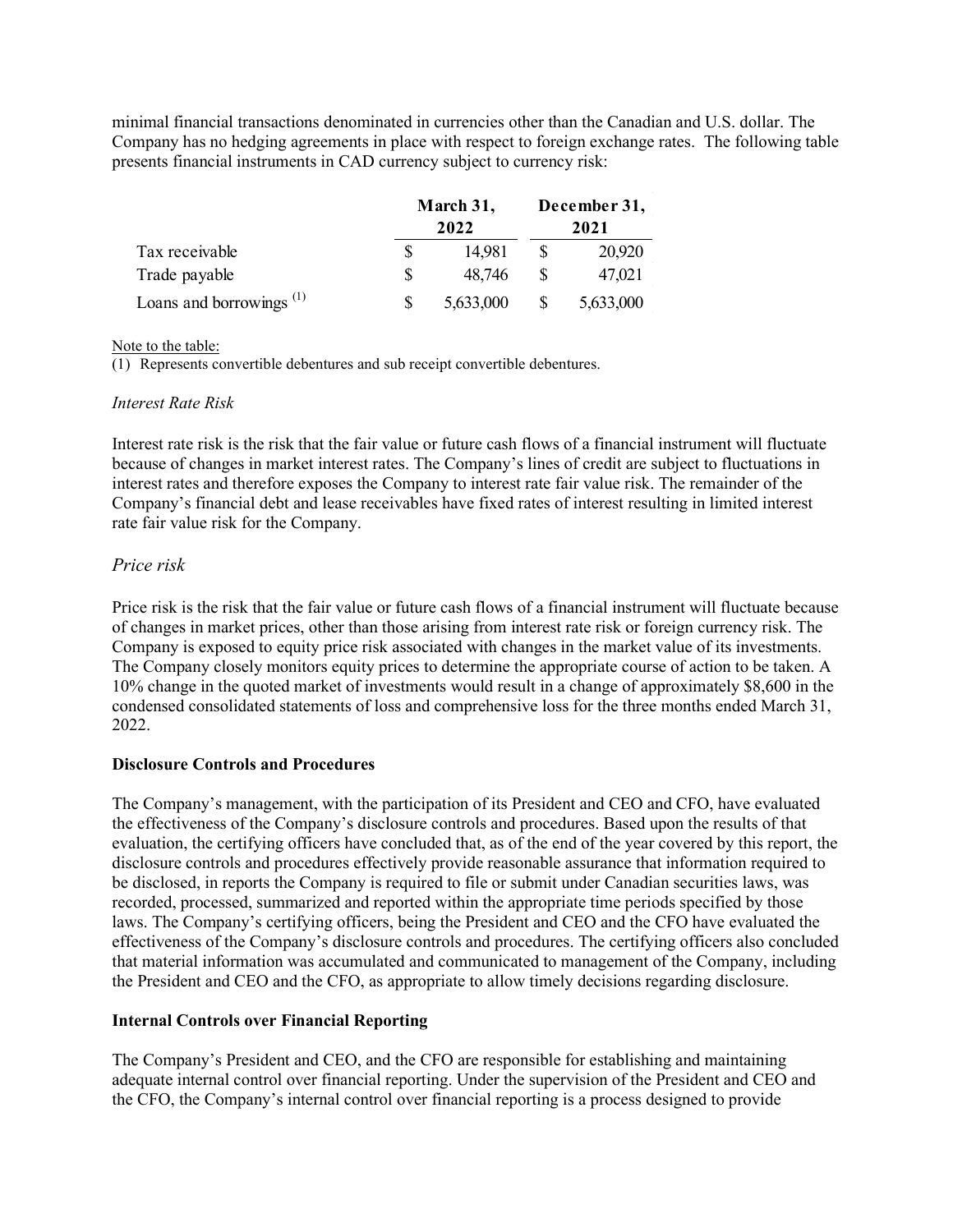reasonable assurance regarding the reliability of financial reporting and the preparation of the consolidated financial statements for external purposes, in accordance with IFRS. The Company's internal control over financial reporting includes policies that:

- pertain to the maintenance of records that accurately and fairly reflect, in reasonable detail, the transactions and dispositions of assets of the Company;
- provide reasonable assurance that transactions are recorded as necessary to permit the preparation of the consolidated financial statements in accordance with IFRS and that the Company's receipts and disbursements are made only in accordance with authorizations of management and the Company's Directors; and
- provide reasonable assurance regarding prevention or timely detection of unauthorized acquisition, use or disposition of the Company's assets that could have a material effect on the Company's consolidated financial statements.

The Company's management believes that its policies and procedures provide the best controls achievable under the constraints described above, subject to the limitations below.

## **Limitation of Controls and Procedures**

The Company's management including the President and CEO and the CFO believe that any disclosure controls and procedures or internal control over financial reporting, no matter how well conceived and operated, can provide only reasonable, not absolute, assurance that the objectives of the control system are met. The design of a control system must reflect the fact that there are resource constraints, and the benefit of controls must be considered relative to their costs. Because of the inherent limitations in all control systems, they cannot provide absolute assurance that all control issues and instances of fraud, if any, within the Company have been prevented or detected. The inherent limitations include the realities that judgements in decision-making can be faulty, and that breakdowns can occur because of simple error or mistake. Controls can be circumvented by the individual acts of some persons, by collusion of two or more individuals or by unauthorized override of the control. The design of any control system is also based in part upon certain assumptions about the likelihood of future events, and therefore there can be no assurance that any design will succeed in achieving its stated goals under all potential future conditions. Accordingly, because of the inherent limitations in a cost-effective control system, misstatements due to error or fraud may occur and not be detected.

## **Accounting Responsibilities, Procedures and Policies**

The Board of Directors, which among other things is responsible for the consolidated financial statements of the Company, delegates to management the responsibility for the preparation of the consolidated financial statements. Responsibility for their review rests with the Audit Committee. Each year the shareholders appoint independent auditors to audit and report directly to them on the consolidated financial statements.

The Audit Committee is appointed by the Board of Directors and all of its members are non-management directors. The Audit Committee meets periodically with management and the external auditors to discuss internal controls, auditing matters and financial reporting issues, and to confirm that all administrative duties and responsibilities are properly discharged. The Audit Committee also reviews the consolidated financial statements and MD&A and considers the engagement or reappointment of external auditors. The Audit Committee reports its findings to the Board of Directors for its consideration when approving the consolidated financial statements for issuance to the shareholders. The external auditors have full and free access to the Audit Committee.